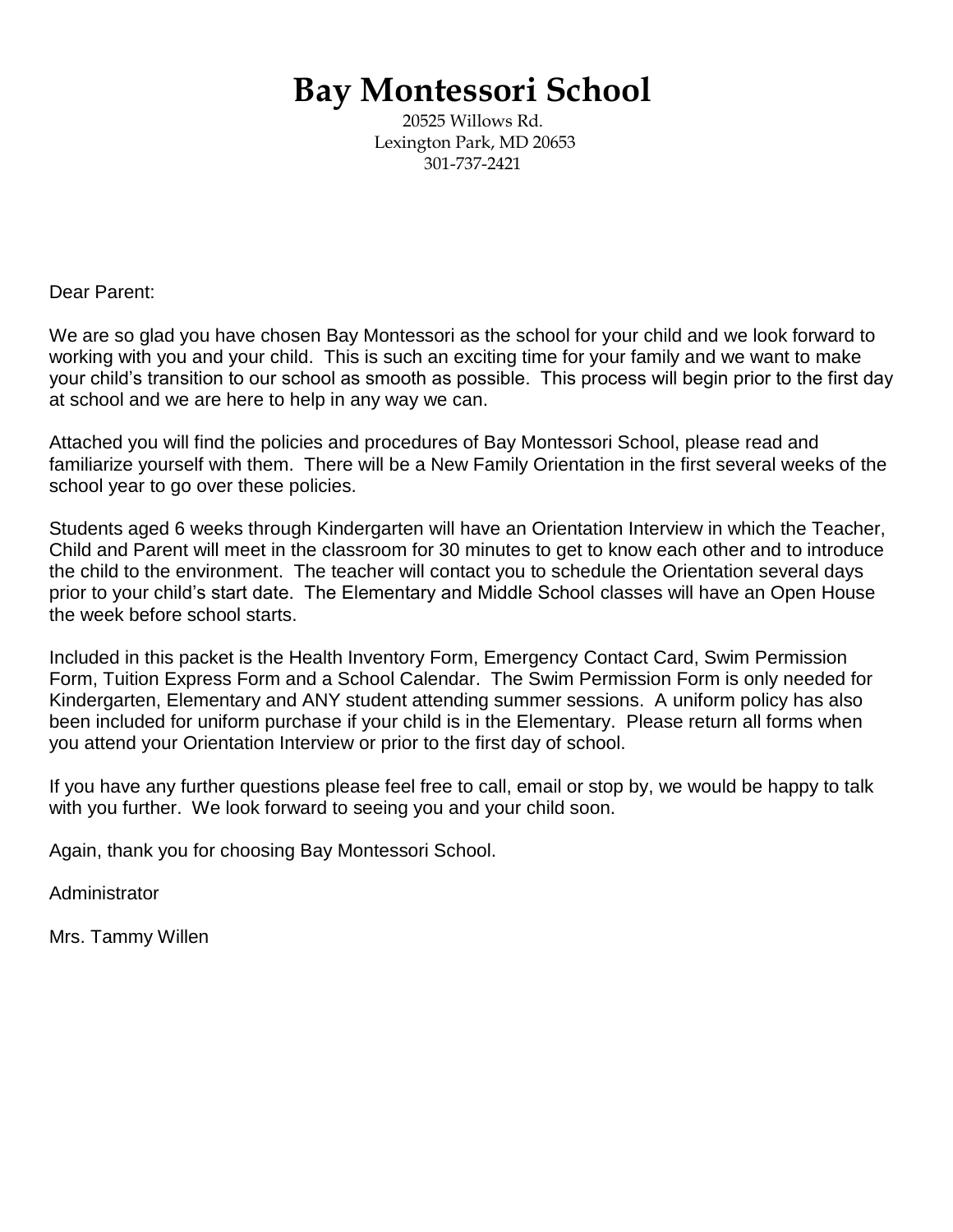## BAY MONTESSORI SCHOOL

#### **Statement of Purpose:**

**Our mission is to provide a safe and nurturing environment that stimulates a child's curiosity about themselves and our world. Each child leaving Bay Montessori School has a sense of independence, self-esteem, self-confidence, self-discipline, and responsibility. The children are prepared to meet and overcome the challenges they will encounter as they continue to grow and explore their post-Montessori opportunities.**

#### **Goals and Aims:**

Bay Montessori staff will:

- Guide each child to reach his or her full potential in all areas of life.
- Provide an environment enriched with materials that meet the developmental needs of the child.
- Allow the child to learn at his or her own pace, educating each child as an individual.
- Promote the development of social skills, self-esteem, emotional growth and physical coordination.
- Prepare the environment, guide the child to it, and assist in the unfolding of the child's being.
- Maintain a strong academic base while stressing life skills like problem solving, courtesy and selfexpression — thus creating happy, confident and independent children.
- Nurture the spirit of each child by promoting creativity, harmony, respect, order and education.

## **Policies and Procedures**

.

Admission Policy: Bay Montessori School has no religious affiliation and is open to all children between the ages of two and fourteen years regardless of race, religion, national origin or sexual preference.

We consider the child's personality, gender, age ratios, and the make-up of the existing classes to determine which class will best suit your child.

Class Size: The average class size is as follows:

- The Infant/Toddler class serves 6 children ages 6 weeks to 23 months with two credentialed Infant/Toddler Teachers.
- The Preprimary class serves 8 children ages 24 to 36 months (or until developmentally ready) with one credentialed Montessori Infant/Toddler Teacher. If more than 8 children are enrolled an assistant will be in the classroom.
- The Primary morning program serves 20-25 children ages 3 to 6 years with one credentialed Montessori Teacher and one Assistant. Each Kindergarten class (afternoon) has 6 – 10 children, guided by a Primary Teacher.
- The Lower Elementary program serves 22 28 children ages 6 9 with a credentialed Montessori Teacher and an Assistant.
- The Upper Elementary/ Middle School program serves 10 15 children ages 9 14 with a credentialed Montessori Teacher.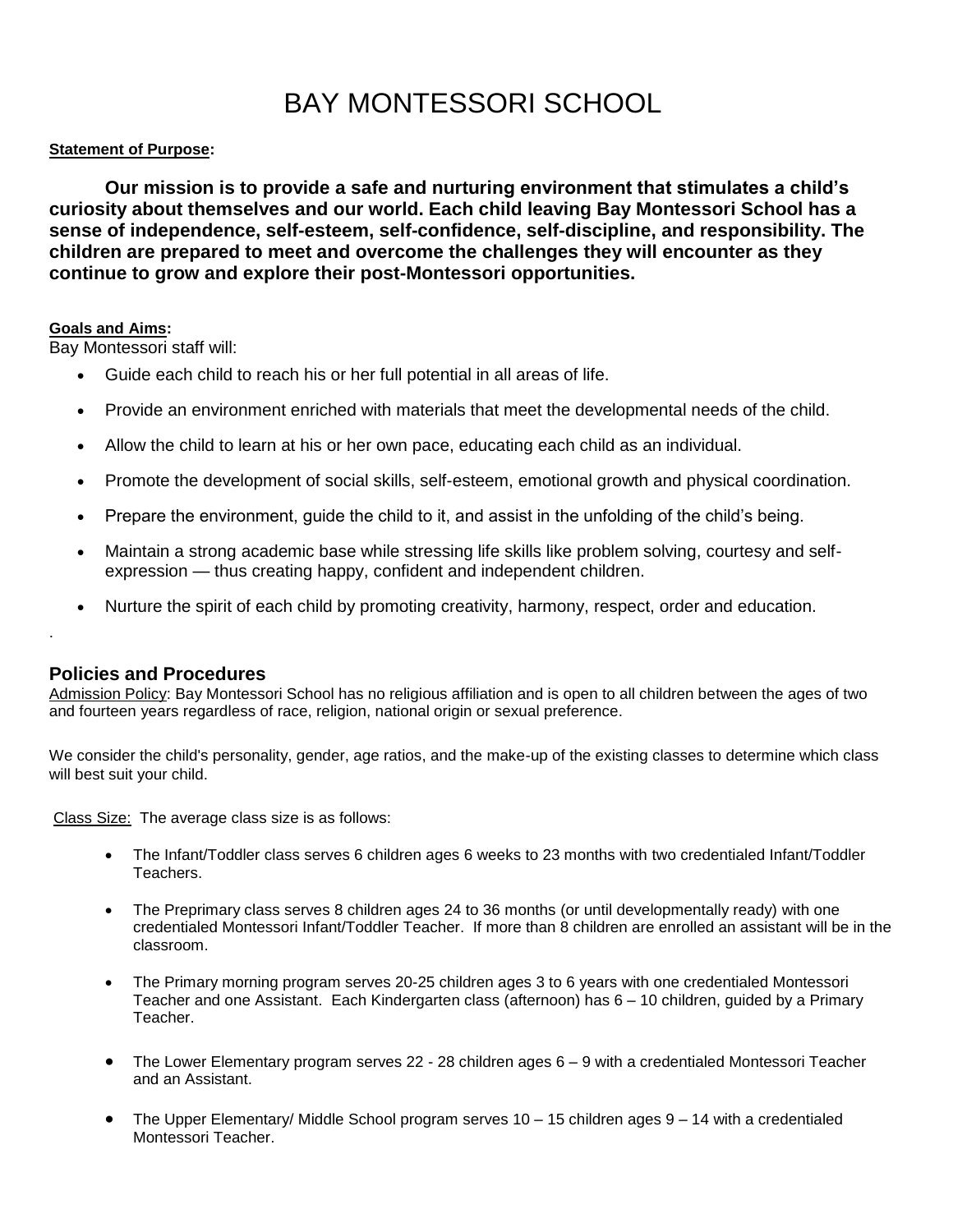Arrival: School starts at 9:00am, please work together with your child to be here on time. If you choose to escort your child to the door, please park in a parking spot. If you walk your child to class we ask that you establish a very brief drop off routine with your child so they can learn to do the morning tasks themselves and so not to distract other children in the class.

Dismissal: Children will be accompanied to their cars by a staff between 11:45 -12pm and 2:45 -3pm dismissals from the curb. During inclement weather, please park your car and pick up your child from the designated classroom. A child will not be allowed to leave with anyone except his or her parents or the person designated on the emergency contact card, unless the teacher is notified in writing.

\*Infant/Toddler Arrival/Dismissal Procedures are in the Infant/Toddler section.

Dates and Hours: The academic year is from early September through early June. The school year begins on a staggered basis with the returning children starting first. This staggered basis does not apply to kindergarten, elementary and middle school students. Since Montessori provides individualized learning, a child may begin at any time during the school year. The kindergarten, elementary and middle school student must attend 170 days.

#### **Hours of Operation**:

| Morning Montessori        | $9:00$ a.m. to 12:00 p.m.                                                                                                                                                                                                                             |
|---------------------------|-------------------------------------------------------------------------------------------------------------------------------------------------------------------------------------------------------------------------------------------------------|
| Full Day Montessori       | 9:00 a.m. to 3:00 p.m. (Kind., Elem. & Middle School only)                                                                                                                                                                                            |
| Before/After School hours | 6:45 a.m. to $9:00$ a.m. (all ages)<br>12:00 p.m. to 3:00 p.m. (2, 3, & 4 Year olds)<br>3:00 p.m. to 5:30 p.m. (2-14 Year olds)                                                                                                                       |
|                           | $\mathbf{A} \in \mathcal{A}$ and $\mathbf{A} \in \mathcal{A}$ . The contract of the contract of the contract of the contract of the contract of the contract of the contract of the contract of the contract of the contract of the contract of the c |

\*Please note that Before/After School hours are daycare and not part of the educational program.

Out of School Services: Bay Montessori School offers "Out of School (OOS)" extended care services on many days in which school is closed (professional days, Spring Break, Winter Break, Parent/Teacher Conferences and select holidays). Space in these classrooms will be limited, so advance registration is required. Space will be filled based on the order registration forms are received. If on any given day there are insufficient students signed up for care the school has the right to cancel this service and will inform parents 14 days prior to the day. Please note that child care hours for these days are condensed to 7:30am to 4:30pm. Late pick-ups will result in the same additional fees as after care during the school year.

This service is open to any student at Bay. The fee for this service is not included in the annual contracted extended care fees. The fee is \$50/day and is due with the registration form no later than August 15<sup>th</sup>. Once registered you may move or switch days within the school year (with notice and available space), but refunds will only be provided if Bay cancels your registered days' services.

**Please note:** On Noon Dismissal Professional Days child care will be provided until 5:30pm for all students contracted for aftercare services. The fee for these afternoons is included in the annual contracted extended care fees and is not open to students who are not enrolled in the contracted PM extended care. The last day of school is a Noon Dismissal day for all students and child care will not be provided after noon.

Infant/Toddler Calendar: The Infant/Toddler classrooms are open all days whenever school or OOS are open.

School Closing: The school will announce closings on the school message machine and it will be posted on our homepage. At times it may be necessary to close school early because of weather conditions. This will be emailed to parents, posted on facebook and placed on our homepage.

Birthdays: If you wish to have your child celebrate his or her birthday at school, please contact the teacher. Bay will not distribute birthday invitations.

## **Health & Wellness**

Health and Emergency Information Forms: These forms must be completed and submitted to school before admission. Please notify the office, as soon as possible, of any change of address, phone number, e-mail or other information on the Emergency Contact Form. The Health Inventory Form requests health and immunization information from you and your child's physician. It is required before admission to the school. These forms may be transferred from previous schools.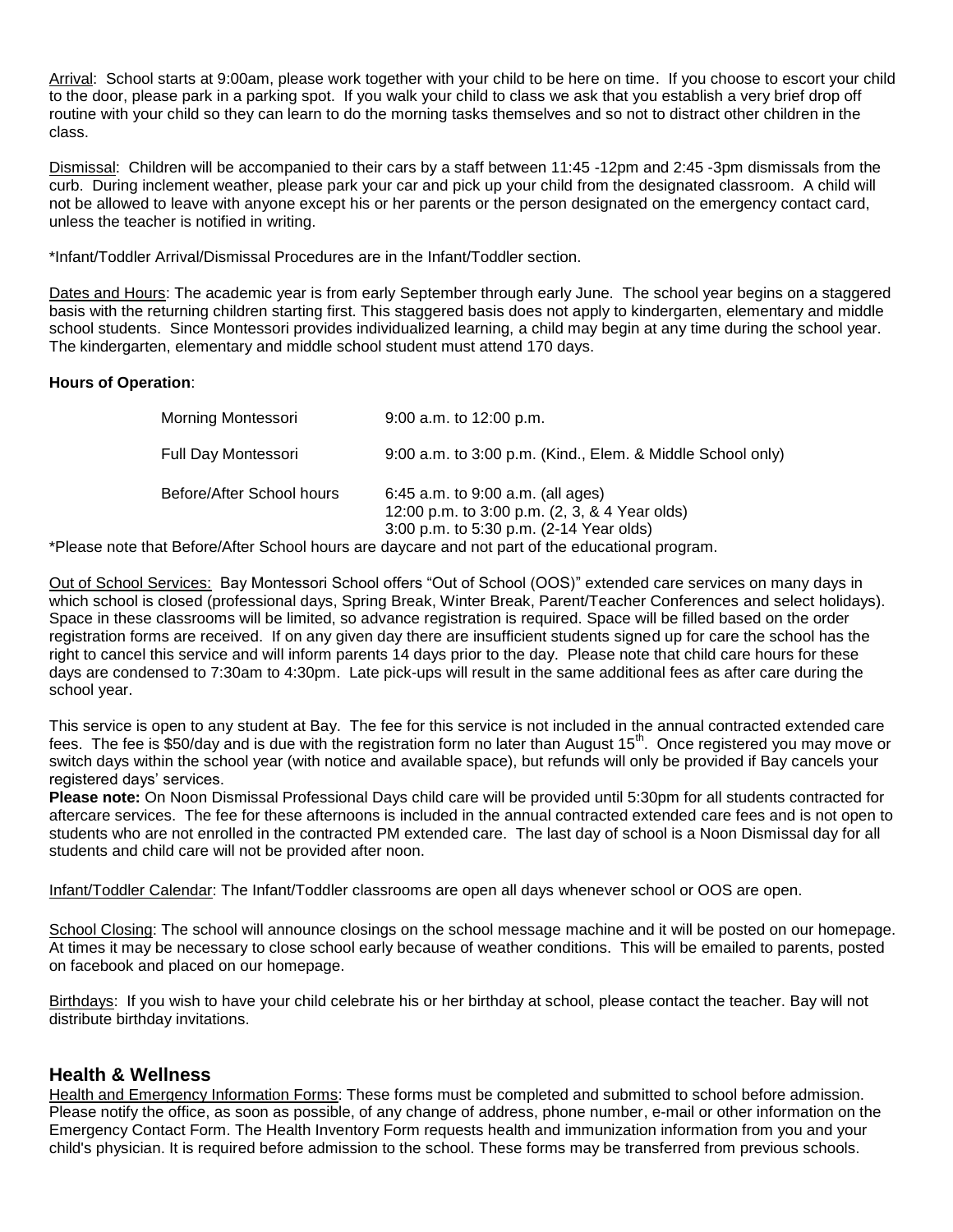Illness: Out of consideration for your child and other children, please keep your ill child home from school:

- the first day of a cold or sore throat, as this is the most contagious time
- when he or she has a persistent, deep cough
- when he or she has a heavy nasal discharge
- for twenty-four hours after his or her temperature returns to normal
- for twenty-four hours after he or she had diarrhea or vomiting, if you suspect a virus or illness.

If your child comes down with a communicable disease, please notify the teacher. During the day, the teacher will notify the parent if the child needs to leave school due to illness.

Medication: Bay Montessori will only administer medication in an emergency situation (ex Epi-Pen). If your child is well enough to come to school but must take medication through the day, parents are welcome to come to the school to administer.

Allergies: As with any medical condition, please notify the school if your child currently has or develops any allergy.

Emergency Care: In the event of an accident or sudden onset of illness, the school will not hesitate to seek proper care for a child. The child's individual emergency instructions on file in the school office will be consulted immediately and the parents will be called. If necessary the child will be transported to the hospital by ambulance or emergency vehicle. The consent statement, signed by parents, will accompany the child so that treatment can be given immediately in the absence of the parent. *It is vital you keep the emergency contact information in the office up-to-date.*

Injuries: In the event of a minor injury, first aid will be administered by a qualified staff member and the child will be made as comfortable as possible. A written accident report will be filled out for any injury requiring first aid and the report will be given to the parent at the end of the school day. On occasion, parents will be called regarding accidents or injuries that do not require emergency care, but may require a parent's further attention, or for which a parent may want to seek nonemergency medical care.

#### **Nutrition**

Snack: Parents provide snack on a rotating basis for the preprimary and primary classes. You will receive a letter explaining this process during the first week of school. Elementary and Middle School students may bring a nutritious snack if desired. Extended day children will also be served a mid-afternoon snack, compliments of Bay Montessori. If at anytime you wish to send a special snack for the class, please do with the permission of the teacher, and make sure to follow the nut-free policy. Please inform the teacher if your child is allergic to any foods.

Lunch: If your child will be staying for lunch, please send a sandwich, fruit, and a nutritious snack to school. Please, no candy, chocolate, soda or gum. Milk is provided for all children.

#### **Nutritious Suggestions**:

- dried and fresh fruits
- cooked and raw vegetables
- aranola bars
- use of different breads to make sandwiches
- salads
- crackers with spreads (jelly, peanut butter, tuna, cream cheese, cheese)
- nuts and seeds (not suitable for children under three because they may choke)

Nut free Policy: Any food served to all children at Bay Montessori School is to be nut free. This includes snacks brought in by parents, birthday treats and snacks provided by the school. Please read labels and refrain from bringing items stating "may contain nuts" or "contains nuts". We are allowing parents to bring in food which label reads "produced in a facility that also produces nuts".

A child may bring any healthy nutritious food for their own lunch if their class does not have any students with severe allergen reactions. This means they can bring peanut butter and other foods containing nuts if their class allows. All children are supervised and sharing of lunches is not permitted. If a child is enrolled with severe allergen reactions they will be placed in a nut free classroom. If you have concerns about your child eating lunch next to a child with nut products please let us know and we will make special arrangements.

\*Infant/Toddler meals and snacks are in the Infant/Toddler section.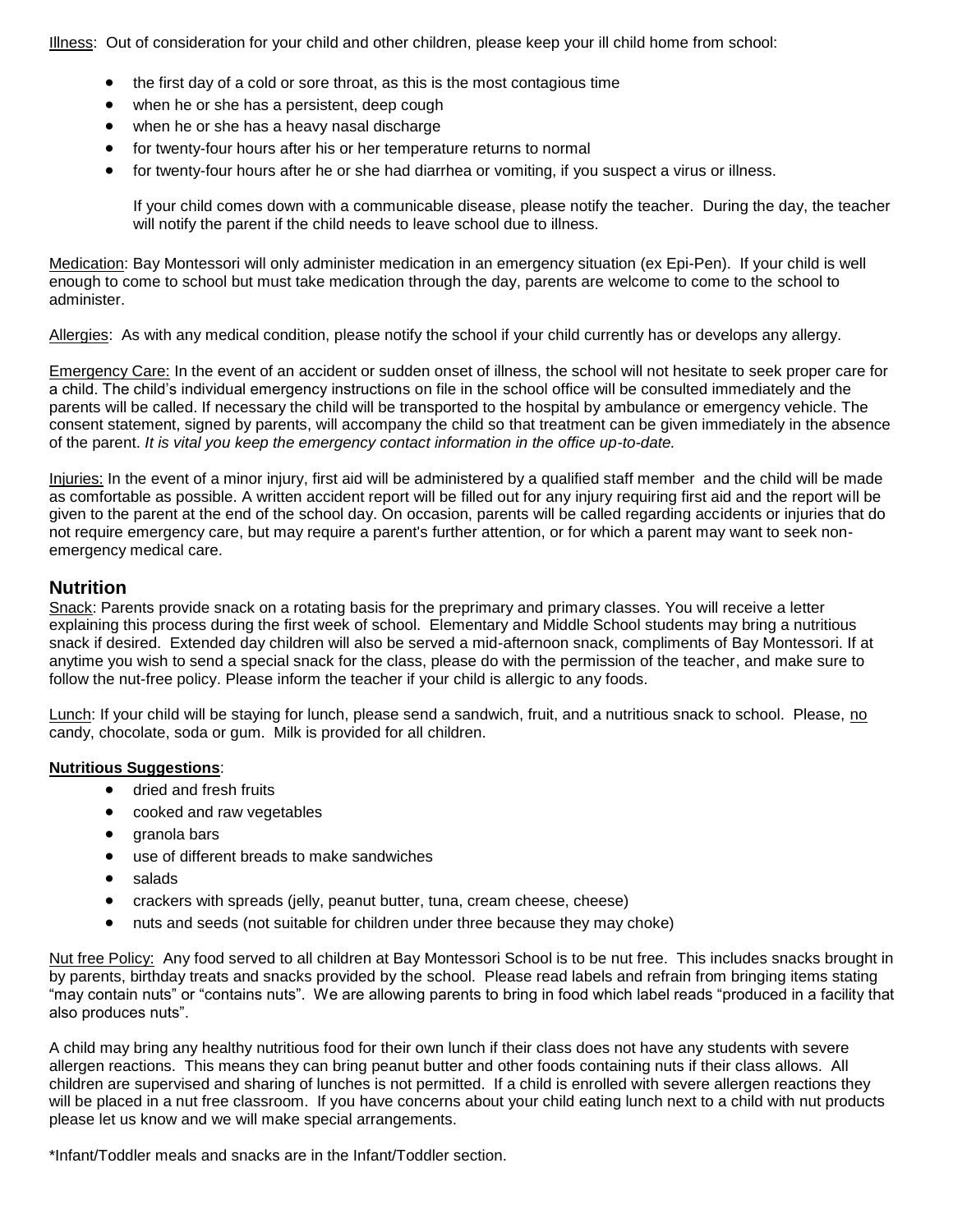## **School Attire**

Please dress children neatly and simply in clothes not too good to risk stains. There will be some outside activity daily, weather permitting. It is requested that your child's name be on all articles of clothing; including shirts, pants, socks, coats, hats, sweaters, mittens, etc., as several children may have identical clothing. In order to enable all children to participate in outdoor activities, appropriate outdoor shoes for running, climbing and playing should be worn. Some fasteners are frustrating to the young child. It is always a good idea to make sure your child is able to fasten (button, zip, snap, etc.) his or her own clothing. Please make sure that during the winter months and on rainy days that your child has appropriate outerwear for outdoor activities. For your child's protection, winter clothing must include coat, hat or hood and mittens or gloves.

Elementary Uniform Policy: The elementary students have a uniform policy which must be worn every day. School shirts must be purchased from Lands End and embroidered with the school logo. If Lands End will not apply our logo to a product then it is not part of our approved uniform. The shirts are available in white, red and navy blue. They must be worn every day with either navy or khaki pants, shorts, a skirt or a jumper, girls may also wear the dress. The bottoms do not have to be purchased from Lands End. You can contact Lands End at 1-800-469-2222 or [www.landsend.com/school.](http://www.landsend.com/school) The school code is #9000-3883-7. We have some recycled uniforms in the office next to the lost and found.

Change of Clothing: Any child under 6 years must have a complete change of labeled clothes (including underwear and socks) to be kept at school. If the change of clothes is used, please remember to send a replacement the next day. Our staff will send the soiled clothing home to you.

Toys and Things: Toys, gum, money and candy should be enjoyed at home. Please do not allow your child to bring valuables or irreplaceable items to school or daycare. DS systems, cell phones and other electronics are not permitted at school or in Before/After care. We understand that children enjoy bringing things to share with the class, and the teacher will encourage certain items to be brought from home during the school year for Show and Tell, or special school events.

Please understand that children are entirely responsible for items they bring to school. It is not the teacher's responsibility to find missing items.

Lost and Found: Misplaced items that are found will be placed in the Lost and Found bin in the main office. At the end of the year, all items left at the school are donated to charity.

## **Tuition**

Tuition Agreement: The school relies upon its enrollment commitments in planning for the year. Parents are required to sign the tuition agreement and return it to the school by the date requested. Please keep a copy for your records.

Tuition and Fees: Please refer to the General Fee Information Sheet for your child's tuition/extended care amount. The tuition is an annual fee and may be paid in a variety of increments depending on your preference. The school uses TUITION EXPRESS for automated monthly tuition payments. Tuition Express can debit from a checking account or a visa or mastercard.

Withdrawal: In order to maintain services over the entire year, it is essential that the annual tuition fees be assured. Therefore, if a parent signs a Tuition Agreement and then withdrawals their child prior to the first day of school for any reason other than a geographical move the parent is responsible for the first two monthly payments or the equivalent of 40 school days. It is understood that no reduction or remission of fees can be allowed for absence or withdrawal unless orders dictate relocation outside of St. Mary's County area. In such case, Bay Montessori requires 30 days written notice for early withdrawals and a copy of such orders. After April 1st, no exceptions are allowed for reduction or remission of fees.

Each child enters the school on a thirty-day trial basis. During the thirty-day period, the parent or the school may recommend withdrawal without penalty. There is no refund for the 30 day trial period. After thirty-days, if the teacher decides the child would function best in another type of environment, the child may withdraw without penalty.

Late Policy: Our late pick up policy is that any child here after 12:00/3:00/5:30pm will be charged \$25.00 and the student will be taken to After School care. After 5:35pm you will be charged another \$5.00 for every 5 minutes thereafter. If you anticipate being late please call the school 301-737-2421 or the daycare house at 301-737-1398.

## **Communications Between Parents and School**

#### **To Families From School**

Web Site: The school's web page is the main source of information for all school activity. The school calendar, photo galleries, newsletters and parent forms can be found by checking the Parent Information page on the school's website: [www.baymontessori.com](http://www.baymontessori.com/)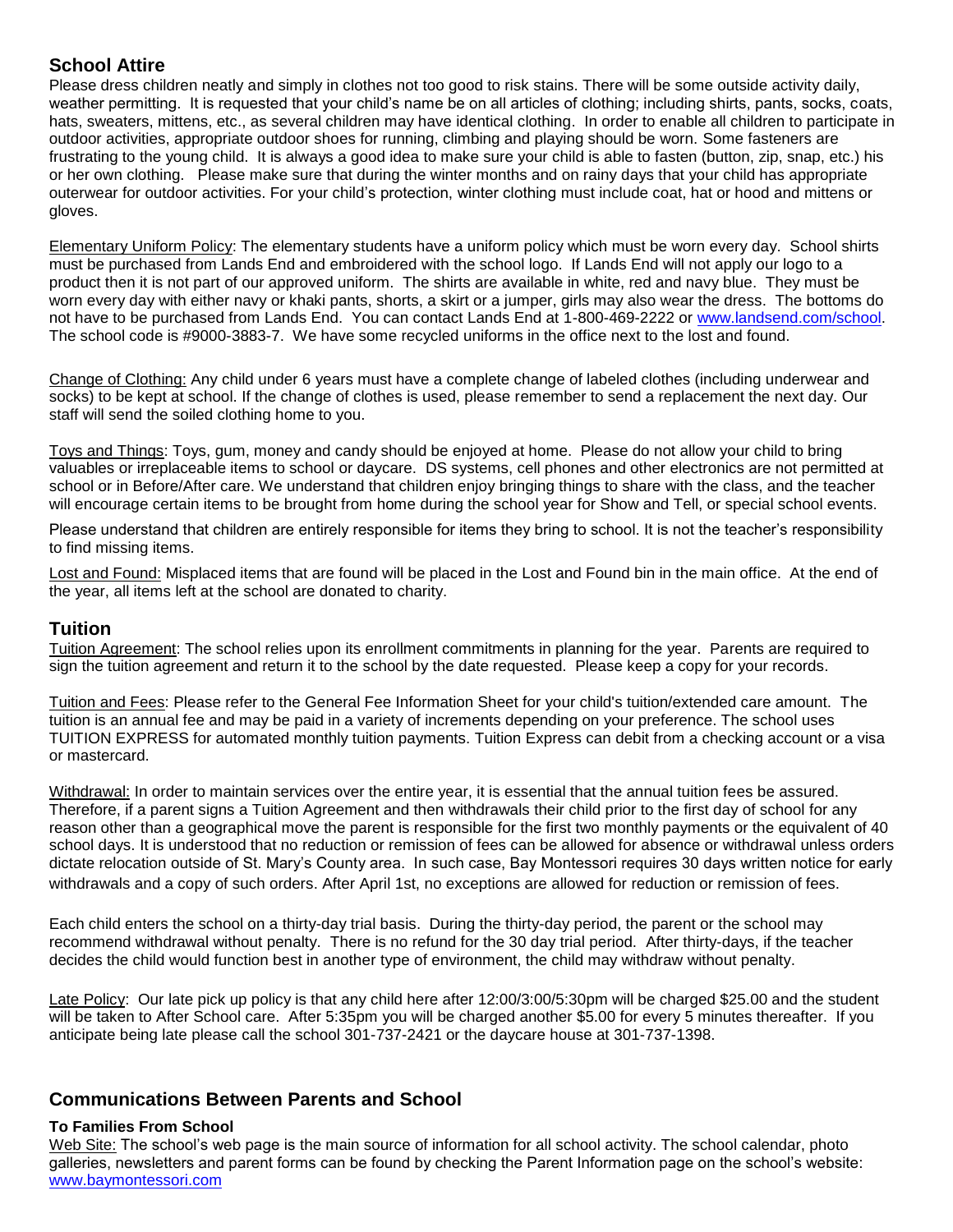Bloomz: Bloomz is an app that helps parents stay on top of what's happening in their kids' classroom. It works on both your smartphone and computer, and will help you receive quick updates from the teacher, see pictures of classroom activities, access the class calendar and more.

Email: All written notices will be sent via email. In some cases, a hard copy will also be sent home from your child's teacher (please notify the administrator if you do not have email so a hard copy will always be sent home with your child). The school relies on email to convey vital information, please let us know if this is not the best way to reach you.

Email Distribution List: On occasion parents within a class may have the need to contact other parents. For this reason we create an email list of each classroom and distribute it to each family. On special occasions a parent may contact the office and request an email address for a parent from another class. If you do not want your email on the class distribution list or given to a parent from another class, please initial on the attached form.

Newsletter: Parents will be notified of updates through the quarterly emailed newsletter. The school provides parents with information about classroom activity, upcoming events, important announcements and activities through this newsletter

Book Bags: Communications that cannot be sent via email (book orders, Montessori Services orders, etc.) will be sent home with the children in their book bag. Please check your child's book bag each night for communications from the school. For greater access to school information, please check your email regularly for messages from the school.

Message Board: Announcements and reminders will be posted on the message board/kiosk in the parking lot.

Conferences: Parent/Teacher conferences are scheduled twice during the school year. Please feel free to contact the teacher to schedule a time to discuss your child's progress outside of scheduled conferences.

#### **To School From Families**

Black Mailbox: Please deposit all communications to the office in the black mailbox that is attached to the wall just inside the front door to the office. We check the mailbox frequently.

Office: You may bring written communication, forms, book orders, etc. directly to the front office.

Email: More and more frequently, email is becoming more important as a communication tool. Please email us with questions, comments or information about your child. Though the office staff will check email frequently during the day if you have something of urgent importance, please stop by the office or call us. Teachers are working with your children throughout the day and will only check emails after the school day or in the evening. If you have an urgent message please direct your concern to the office staff and we will address your situation.

Phone:Please call us with any updates on your child or to ask questions. A staff member is in the office from 9:00 a.m. to 3:00 p.m. If you are not able to reach someone in the office and it is before 9am or after 3pm you can reach a staff in the Big House at 737-1398. At times we may step out of the office to attend to a situation on campus, so please leave a message and we will respond when we return.

Messages for teachers: If you have a message for the teacher, please write it down, as it is sometimes hard to remember verbal messages.

## **Discipline Policy**

In our classrooms we strive for peace amongst its members as lessons of grace and courtesy encourage an atmosphere of love and respect. Children and adults alike are treated with respect. The key to this atmosphere is the prepared environment, but even in a prepared environment there will be "non-peaceful behavior." Each child may differ in their ability to make correct choices. Some may need rules or controls that another may not. Thus the importance of establishing clear ground rules so that children know what expectations are for their behavior. Each classroom at Bay develops guidelines for inside their room and each program has guidelines for outdoor play.

Discipline at Bay is based on Jane Nelsen's Positive Discipline approach as it closely aligns with the Montessori philosophy. Her approach shares a mutual respect for both child and adult and focuses on children becoming responsible, respectful and resourceful members of their community. To be a successful, contributing member of their community students must learn necessary social and life skills. Bay staff model grace, courtesy, respect, and problem solving skills throughout their daily activities in the classroom.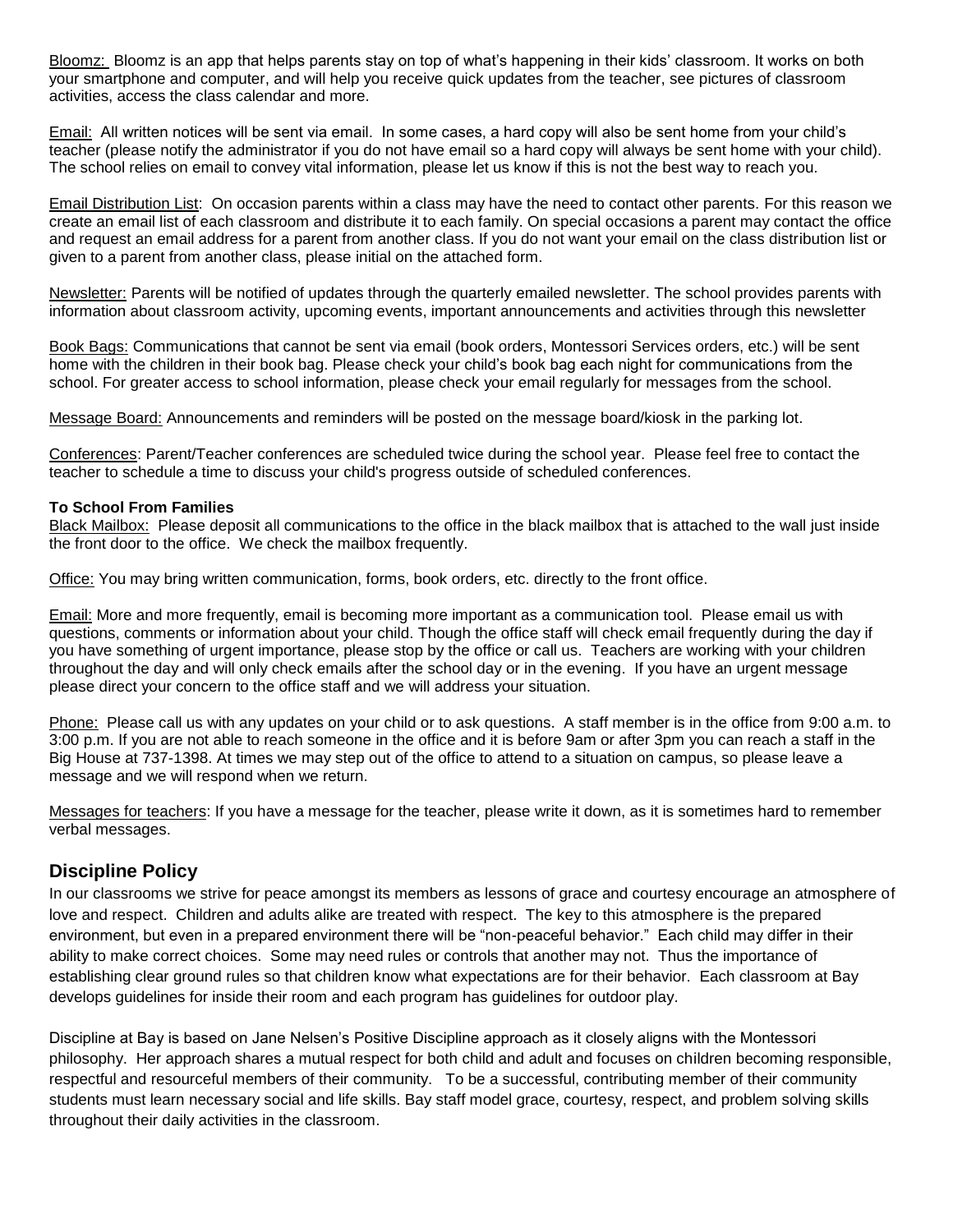Violence or bullying will not be tolerated. Bay Montessori defines bullying as repeated acts by one or more students causing harm to another. Acts may be written, verbal, physical, or any combination thereof. Bullying is ongoing by nature and is a conscious desire to hurt, embarrass, exclude or upset another.

No child will be subjected to injurious treatment, corporal punishment or physical punishment.

#### **Our Commitment**

In respect to the Montessori approach and with a positive attitude towards children, the School will:

- Make grace and courtesy an active part of the curriculum.
- Create clear expectations and class routines with students.
- Model respectful behavior.
- Model appropriate interactions through role plays and problem solving situations.
- Assist students to work through conflicts proactively and independently.
- Record behavior in a consistent manner on an Incident report form.

### **Discipline Procedure**

The natural consequence is the first and foremost method of discipline used at all age levels. When we allow a child to learn on their own with no interference from another we have given the best gift we can give them. Our next most valuable methods of discipline are redirection and the use of logical consequences. Redirection is used to direct a child to more appropriate choices. This method is used regularly with children and is very successful with many children. Logical consequences are used for a behavior and do require the intervention of the teacher. Typically the teacher and student brainstorm what they feel might happen now because of the behavior/situation that has taken place. Logical consequences are not punitive; they are respectful, reasonable and related to the event. These three methods of discipline are used to help the child develop inner limits. Sometimes staff may ask a child to visit another classroom for a time period in hopes a different environment might have a positive effect on the choices they make. When doing so they will often take work from their class or help a younger student with lessons.

When there is a conflict between two children they are encouraged to talk together and listen in turn. They recognize how their actions have impacted the other person and talk about what they can do to help correct the situation or create a solution that is acceptable to all parties involved.

#### **Steps taken when consequences and redirection have been used but are not effective:**

- If a child's actions threaten the safety of others, the child will be removed from the classroom to the office and depending on severity, may be sent home.
- If a child is unable to calm down, the child will go to a safe space outside (with a staff), the peace corner or the art room.
- When an incident occurs the staff person involved will document the actions involved on an Incident Report form.
- If behavior becomes extreme and/or repetitive, the teacher will schedule a meeting with the parents and, depending on the circumstances, with the Assistant Head of School to establish plan and develop consequences.
- If disruptive behavior continues, parents will be asked to seek outside resources for the child.

## **"Non-Peaceful Behaviors" or otherwise known as, unacceptable behaviors at Bay:**

- Intentional verbal hurting
- Exclusion/hurtful teasing
- Aggressive physical contact
- Threatening gestures
- Intentional destruction of property
- Repetitive leaving of assigned area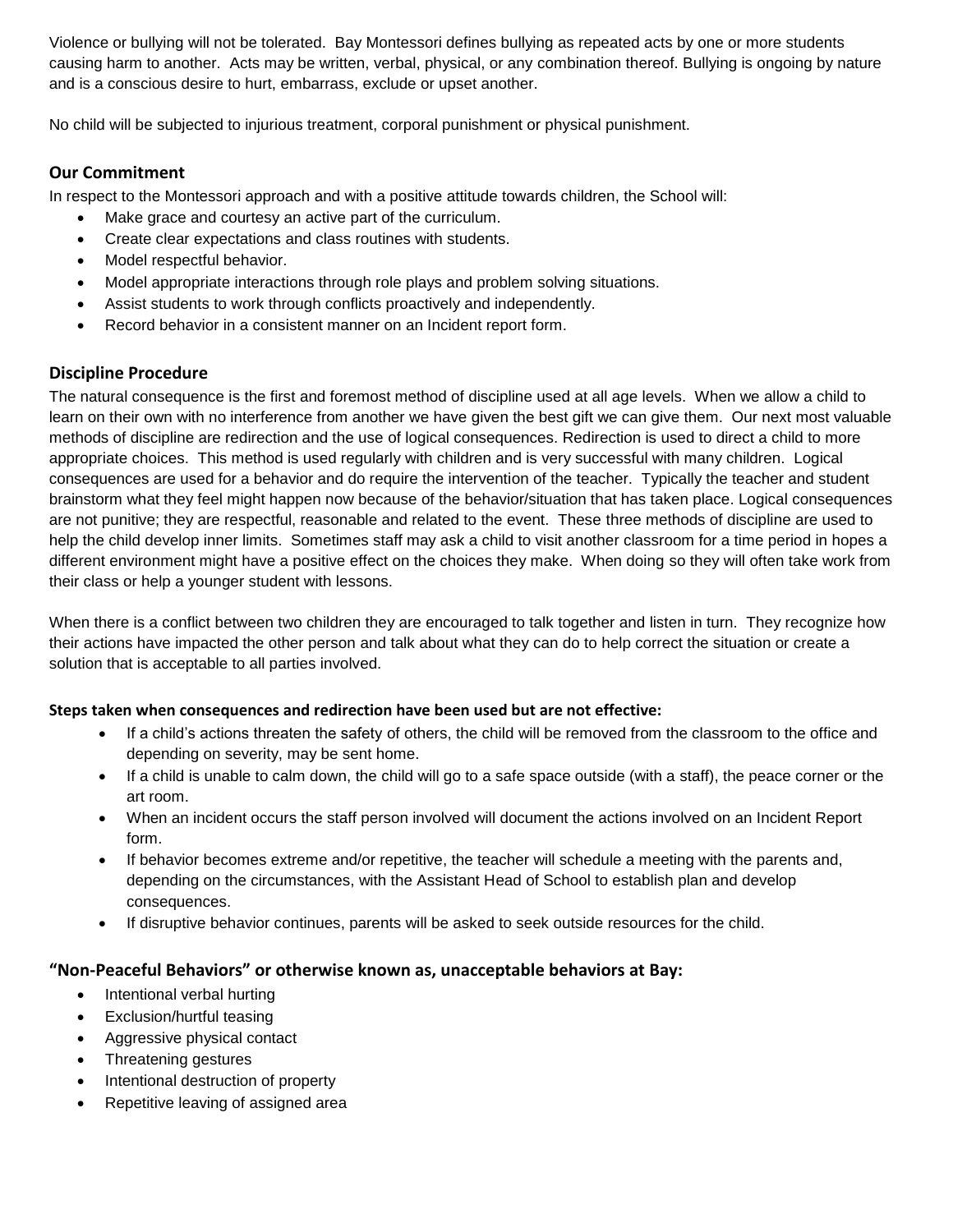## **Parent Involvement**

Parent Presentations: Young children enjoy learning about cultures other than their own. They are also interested in learning about various occupations, hobbies, etc. If you, or someone you know, would be interested in sharing your knowledge in the class or as part of a field trip, please let us know.

Observations: Parents and other interested adults are welcome to observe Montessori classes during the school day. All persons interested in observing must contact the School office to make an appointment 301-737-2421.

Volunteerism: To support the education of the children of our school community, we encourage parents to become active participants in the school by participating in various activities such as the Book Fair, Field Trips, Holiday tree lighting, Fall Festival, International Night, Our Community Garden and Spring Field Day. Your participation is not only rewarding for you and your children, but also supports our mission of setting an example for the children of building and serving our community.

Parent Education: The school has several parent education workshops during the school year. These events are a great way to continue to help parents better understand what their children are doing in the classroom each day and to help parents carryout the Montessori philosophy in their own home. There are also open house events to familiarize current and prospective parents with the different curriculum areas of the classroom. Many of the questions that come up during a given school year are answered at these events, so we encourage your attendance.

## **Enrichment Classes**

Foreign Language: Bay Montessori is pleased to offer Spanish as part of the school curriculum for all students.

Physical Education: PE is offered as a means of group cooperation, gross/physical motor development and individual expression for Kindergarten and Elementary.

Art: Art is incorporated into the curriculum for the pre-primary and primary classes to allow for creative expression throughout the day. The Elementary have a weekly art class utilizing a variety of mediums and encouraging different ways of expressing their individual creativity.

Music: Each class participates in a music program each week. Children will sing, move to music and be exposed to music from around the world.

Swimming: Bay Montessori opens the pool for use during the late spring, summer, and early fall seasons. Children will need a swimsuit, towel, and sunscreen (if preferred).

Field Trips: The educational program at Bay Montessori may be expanded by participation in purposeful, informative field trips. All field trips are organized by the teacher and are supervised by at least the regular ratio of students to staff. Parents are often requested to accompany the class to provide additional supervision, depending on the type of field trip. If a parent volunteers to help, that parent must be prepared to assume the responsibility of supervising a number of children just as if he or she were another staff member. Field trips will be scheduled as far in advance as possible and notices will be sent home. We generally use the school van for field trips but often family vehicles may be used. Maryland's current law (effective June 30, 2008) requires children under eight years old to ride in an appropriate child restraint car seat or booster seat, unless the child is 4'9" or taller or weighs more than 65 pounds. Every child from 8 to 16 years old who is not secured in a child restraint must be secured in the vehicle's seat belt.

Computer: Computer education is integrated into the Elementary and Middle School curriculum.

Drama: The Elementary and Middle School classes participate in theatre production throughout the spring as they prepare for a play in May.

Library: The Two-Year Old, Primary and Lower El classes visit the Library each week to check out several books and participate in story-time. The Upper El and Middle School travel to the public library twice a month to check out books integrated within their curriculum.

STEM: Science, technology, engineering, and math are further explored in the STEM lab where abstract concepts are brought to life with hands on interactive activities.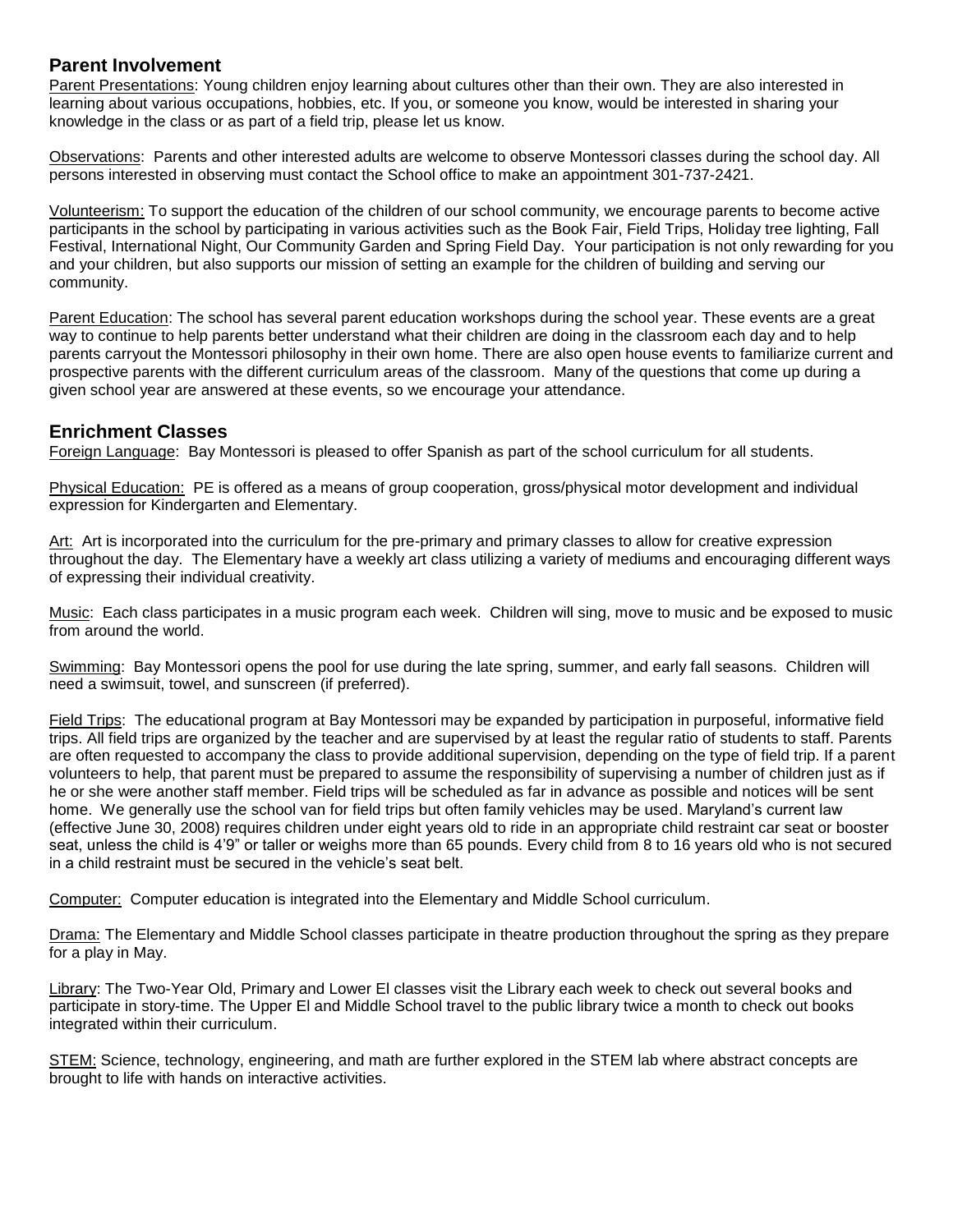## **Infant/Toddler Specific Policies**

#### **Infant/Toddler Arrival & Dismissal**

If you arrive or pick up between the hours of 6:45-8:45am or 1-5:30pm, you may enter through the porch door. If you arrive or pick up between the hours of 8:45 and 1pm please enter via the front door of the Big House.

#### **Attire**

Parents of children enrolled in the Infant/Toddler Class are required to supply all of the following items: diapers, baby wipes, anti-diaper rash ointment, etc. Infant parents must also provide bibs, burping cloths, and anything else your child may require.

Teachers will notify the parents in writing when an item needs to be replenished.

Spills, accidents, and diaper leaks do occasionally occur with infants and toddlers. We ask that you keep a minimum of 2-3 changes of clothing at the school for your child. Every article of clothing should be clearly labeled with your child's name. We encourage the toddlers to refrain from wearing onesies or any other clothing that requires the toddler to be completely undressed for diapering/toileting.

#### **Infant Meals**

Infants must bring in all the foods they will consume throughout the day. Parents must provide filled bottles for their infant. Bottles will NOT be prepared by the teachers. All bottles must have a cap on them in order to be left at the center. All bottles, caps, containers, lids, ziplock bags, snack packs, etc. must be labeled with the child's name and date. All opened food, jars, packages, and used bottles will be returned to parents at the end of the day. Bottles will be rinsed and returned with documentation of amount drank. A heated bottle only partially drank will not be reintroduced to a child nor will we wash and reuse the bottle, so please plan accordingly with the amounts of bottle feedings you provide.

In order for filled bottles to go into the bottle warmer, bottles must be solid or drop in "bag" type. If your child eats any other baby foods or finger foods, you must supply those as well, along with the necessary eating utensils (bowls, spoons, etc.) A bowl and spoon must be provided for each solid feeding. We are not permitted by Child Care Administration to wash or reuse utensils or bowls. Only bottles will be warmed for infants; solid food will not be warmed. Sippie cups are NOT PERMITTED. Children at a young age are capable of learning how to use cups with practice. Infants nor toddlers will be permitted to lay down in their crib or on their mat with a bottle. Infants that can hold their bottle may self-feed in a comfy area but not on their sleep area. Bay provides a space for moms to breastfeed throughout the day and will freeze any expressed milk that is labeled and dated.

#### **Toddler Meals**

Toddlers will participate in group snack with the class. Parents provide snack on a rotational basis for the Toddler class. A letter detailing this process will be provided during the first week of school. Bottles are NOT permitted in the Toddler class during activity time. If your child is thirsty during the day they may get water or you may provide a filled water bottle. Sippie cups are NOT PERMITTED; children will use cups or a water bottle. Milk is served with lunch, unless you request it not be. If your toddler still takes a bottle they may have this prior to nap in a comfy area but not on their rest mat. Parents must provide filled bottles as bottles will NOT be prepared by the teachers. All bottles must have a cap on them to be left at the center. All bottles and caps must be labeled with the child's name and date. Bottles will be heated, but in order to go in the bottle warmer, bottles must be solid or drop in "bag" type. A heated bottle, only partially drank, will not be reintroduced to a child nor will we wash and reuse the bottle. Bottles will be rinsed and returned with documentation of amount drank. Lunch will be provided by parents on a daily basis. You will be informed if your child's class is nut free.

#### **Nap**

Infants under the age of 12 months will sleep in a crib. Infants over the age of 12 months will sleep on a mat. Infants are not permitted to have blankets or any other toys in the crib with them. Toddlers may bring a small pillow or cuddly item to rest with. Crib and rest sheets will be washed at Bay once a week (or more if needed). Sleep items brought from home will be sent home on Fridays to be washed.